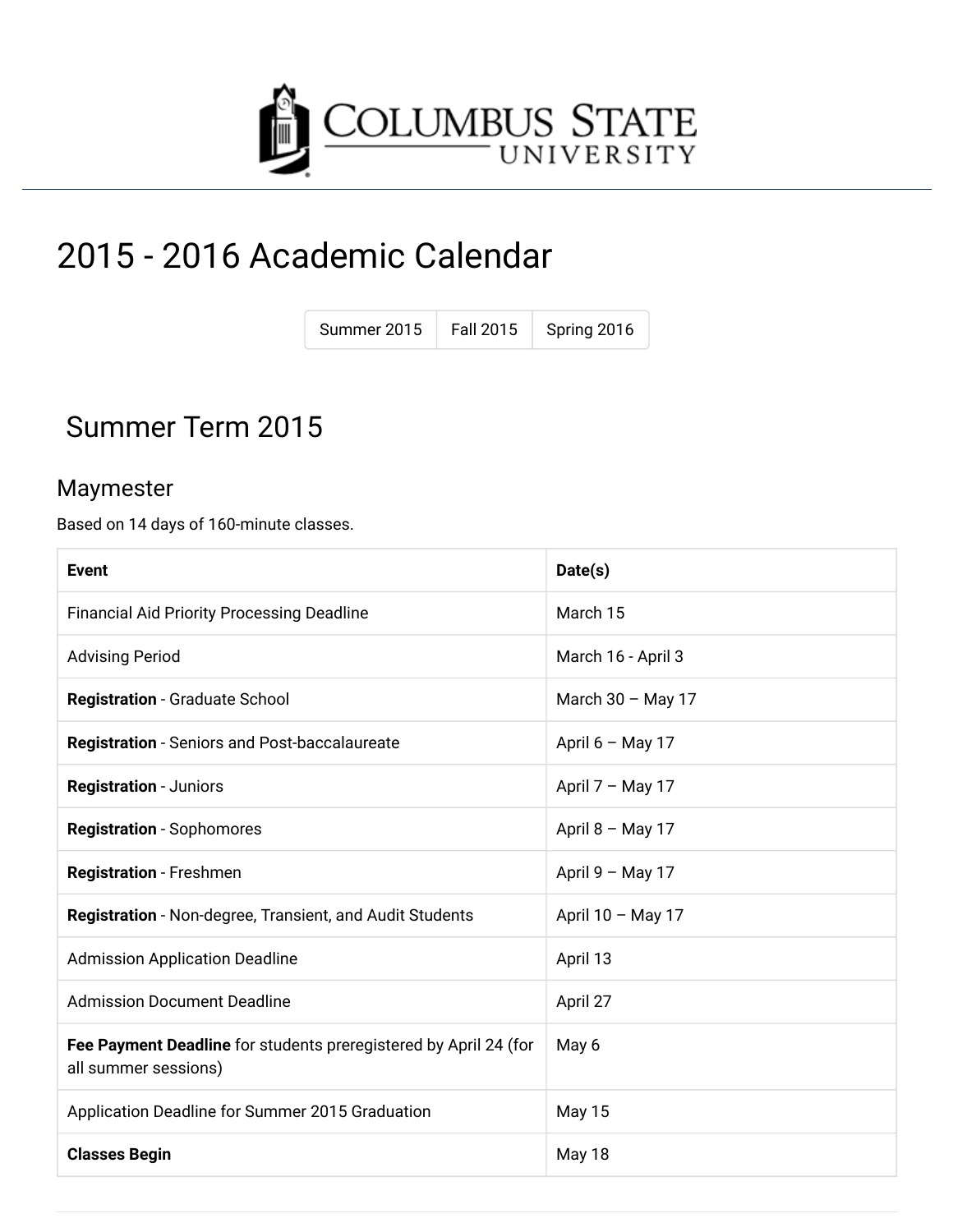| <b>Event</b>                                                                        | Date(s)                                                        |
|-------------------------------------------------------------------------------------|----------------------------------------------------------------|
| Fee Payment Deadline for Schedule Change and students<br>registering after April 24 | May 18                                                         |
| Schedule Change (add/drop with 100% Refund)                                         | May 18                                                         |
| Pro-Rated Partial Refund (Total Withdrawal)                                         | See Chart (TBD)                                                |
| Deadline to Withdraw with a WP for May Session                                      | May 22 (See Withdrawal Dates for short-<br>terms)              |
| Holiday (no classes, offices closed)                                                | <b>May 25</b>                                                  |
| <b>Midterm Exams</b>                                                                | May 27 (See Grades by Terms for short-<br>terms)               |
| <b>Midterm Grades Due</b>                                                           | May 28 - 29 (See Grades by Terms for short-<br>terms)          |
| <b>Student Course Evaluations</b>                                                   | June 3 - 5                                                     |
| <b>Classes End</b>                                                                  | June 5                                                         |
| <b>Final Examinations</b>                                                           | June 8                                                         |
| Grades are Due                                                                      | June 11 by 10:00 a.m. (See Grades by Terms<br>for short-terms) |
| <b>Grades are Official</b>                                                          | August 13                                                      |

#### **June Session**

 $\land$  Return to Top

Based on 27 days of 85-minute classes, 13 days of 175-minute classes, and 7 weeks of instruction.

| Event                                                                     | Date(s)              |
|---------------------------------------------------------------------------|----------------------|
| <b>Financial Aid Priority Processing Deadline</b>                         | March 15             |
| <b>Advising Period</b>                                                    | March 16 - April 3   |
| <b>Registration - Graduate School</b>                                     | March $30 -$ June 14 |
| <b>Registration</b> - Seniors and Post-Baccalaureate                      | April $6 -$ June 14  |
| <b>Registration - Juniors</b>                                             | April $7 -$ June 14  |
| <b>Registration</b> - Sophomores                                          | April $8 -$ June 14  |
| <b>Registration</b> - Freshmen                                            | April $9 -$ June 14  |
| <b>Registration</b> - Non-degree, Transient, and Audit<br><b>Students</b> | April $10 -$ June 14 |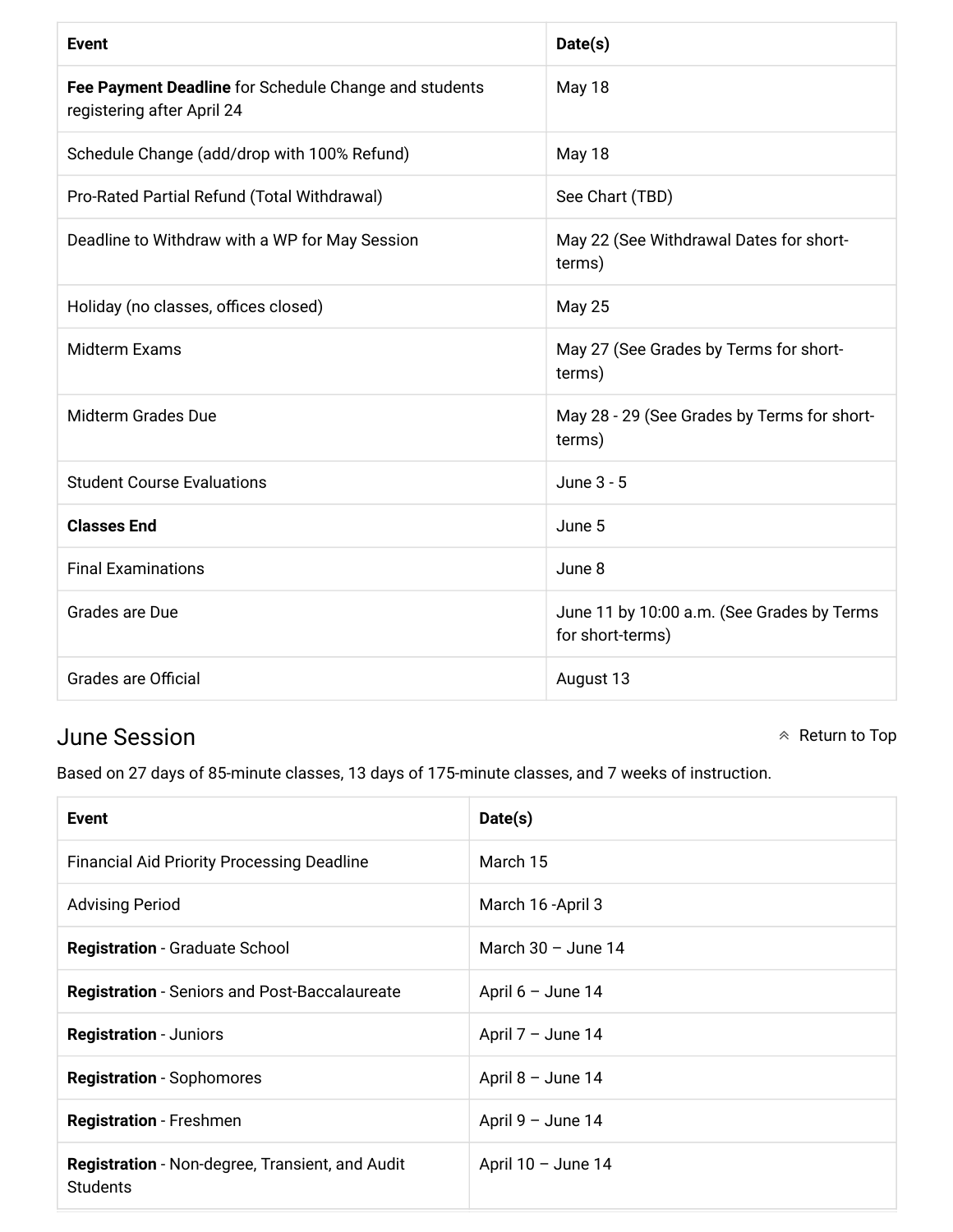| <b>Event</b>                                                        | Date(s)                                                          |
|---------------------------------------------------------------------|------------------------------------------------------------------|
| <b>Admissions Application Deadline</b>                              | April 13                                                         |
| <b>Admission Document Deadline</b>                                  | April 27                                                         |
| Application Deadline for Summer 2015 Graduation                     | <b>May 15</b>                                                    |
| <b>New Student Orientation</b>                                      | See Orientation Dates (TBD)                                      |
| Fee Payment Deadline for students preregistered by<br><b>May 29</b> | June 9                                                           |
| <b>Classes Begin</b>                                                | June 15                                                          |
| Schedule Change (add/drop with 100% Refund)                         | June 15 - 16                                                     |
| Fee Payment Deadline for Schedule Change                            | June 16                                                          |
| Pell Grant payments based on enrollment as of this<br>date          | June 16                                                          |
| Pro-Rated Partial Refund (Total Withdrawal)                         | See Chart (TBD)                                                  |
| Deadline to Withdraw with a grade of WP                             | June 25 (See Withdrawal Dates for short-terms)                   |
| Holiday (no classes, offices closed)                                | July 3                                                           |
| <b>Midterm Exams</b>                                                | July 6-9 (See Grades by Terms for short-terms)                   |
| <b>Midterm Grades Due</b>                                           | July 13 (See Grades by Terms for short-terms)                    |
| <b>Student Course Evaluations</b>                                   | July 20 - 29                                                     |
| <b>Classes End</b>                                                  | July 29                                                          |
| <b>Final Examinations</b>                                           | July 30-31, August 3-4                                           |
| Grades are Due                                                      | August 7 by 10:00 a.m. (See Grades by Terms for short-<br>terms) |
| <b>Grades are Official</b>                                          | August 13                                                        |

#### Mini I

 $\land$  Return to Top

Based on 20 days of 115-minute classes and 5 weeks of instruction.

| <b>Event</b>                                      | Date(s)            |
|---------------------------------------------------|--------------------|
| <b>Financial Aid Priority Processing Deadline</b> | March 15           |
| <b>Advising Period</b>                            | March 16 - April 3 |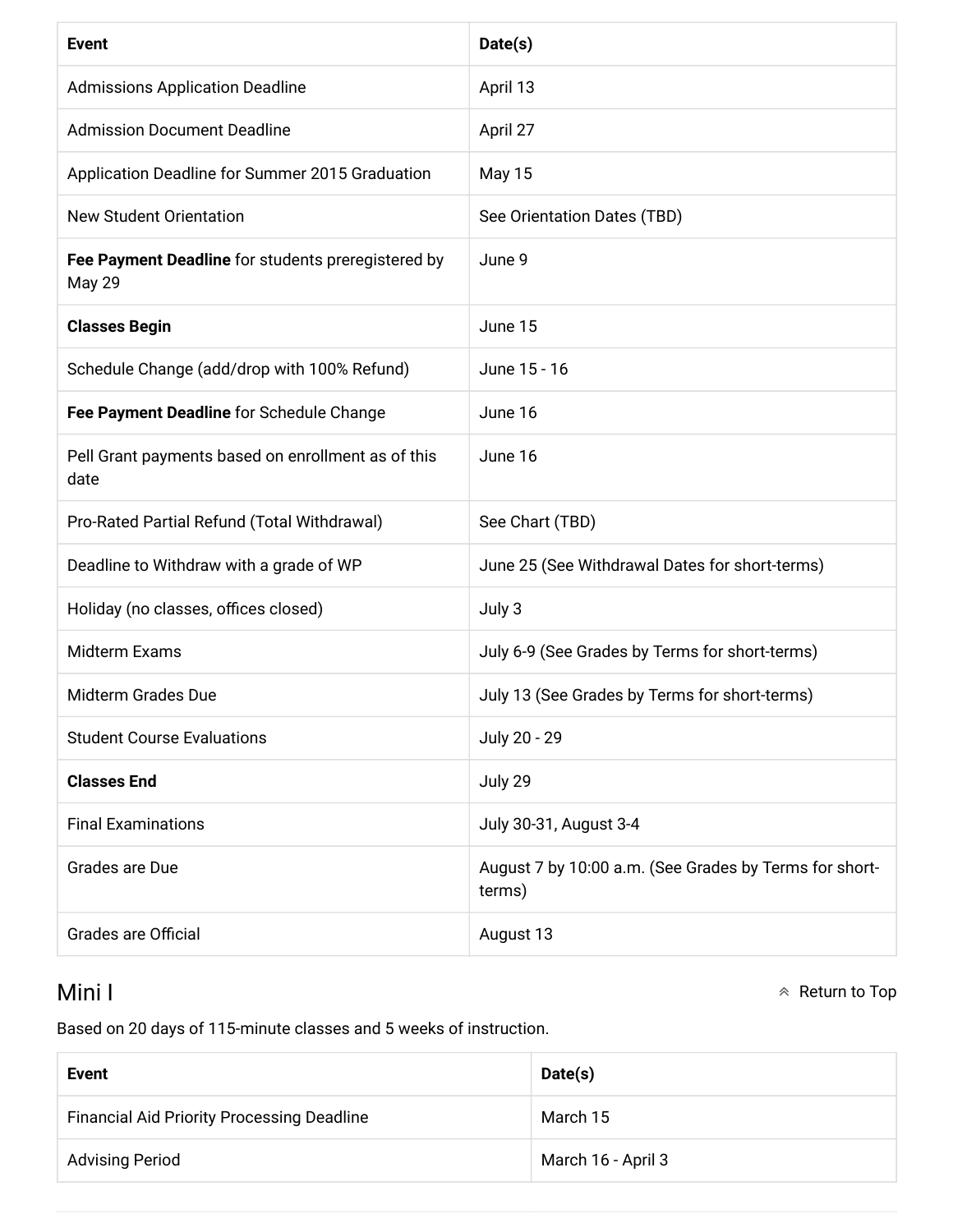| <b>Event</b>                                               | Date(s)                                       |
|------------------------------------------------------------|-----------------------------------------------|
| <b>Registration - Graduate School</b>                      | March $30 -$ May 25                           |
| <b>Registration</b> - Seniors and Post-baccalaureate       | April $6 - May 25$                            |
| <b>Registration - Juniors</b>                              | April 7 - May 25                              |
| <b>Registration - Sophomores</b>                           | April $8 -$ May 25                            |
| Registration - Freshman                                    | April 9 - May 25                              |
| Registration - Non-degree, Transient, and Audit Students   | April 10 - May 25                             |
| <b>Admissions Application Deadline</b>                     | April 30                                      |
| <b>New Student Orientation</b>                             | <b>See Orientation Dates</b>                  |
| Fee Payment Deadline for students preregistered by June 4  | May 6                                         |
| <b>Admission Document Deadline</b>                         | May 14                                        |
| Application Deadline for Summer 2015 Graduation            | May 15, 2015                                  |
| <b>Classes Begin</b>                                       | <b>May 18</b>                                 |
| Fee Payment Deadline for Schedule Change                   | May 18                                        |
| Last Dates for Schedule Change (add/drop with 100% Refund) | May 18-19                                     |
| Pell Grant payments based on enrollment as of this date    | <b>TBD</b>                                    |
| Prorated Partial Refund (Total Withdrawal)                 | See Chart (TBD)                               |
| Deadline to Withdraw with a grade of WP for Mini I         | May 27 (See Withdrawal Dates for short-terms) |
| <b>Midterm Exams</b>                                       | June 3 (See Grades by Terms for short-terms)  |
| <b>Midterm Grades Due</b>                                  | June 8 (See Grades by Terms for short-terms)  |
| <b>Student Course Evaluations</b>                          | June 15 - 22                                  |
| <b>Classes End</b>                                         | June 22                                       |
| <b>Final Examinations</b>                                  | June 23                                       |
| Grades are Due                                             | August 7 by 10:00 a.m.                        |
| <b>Grades are Official</b>                                 | August 13                                     |

#### Mini II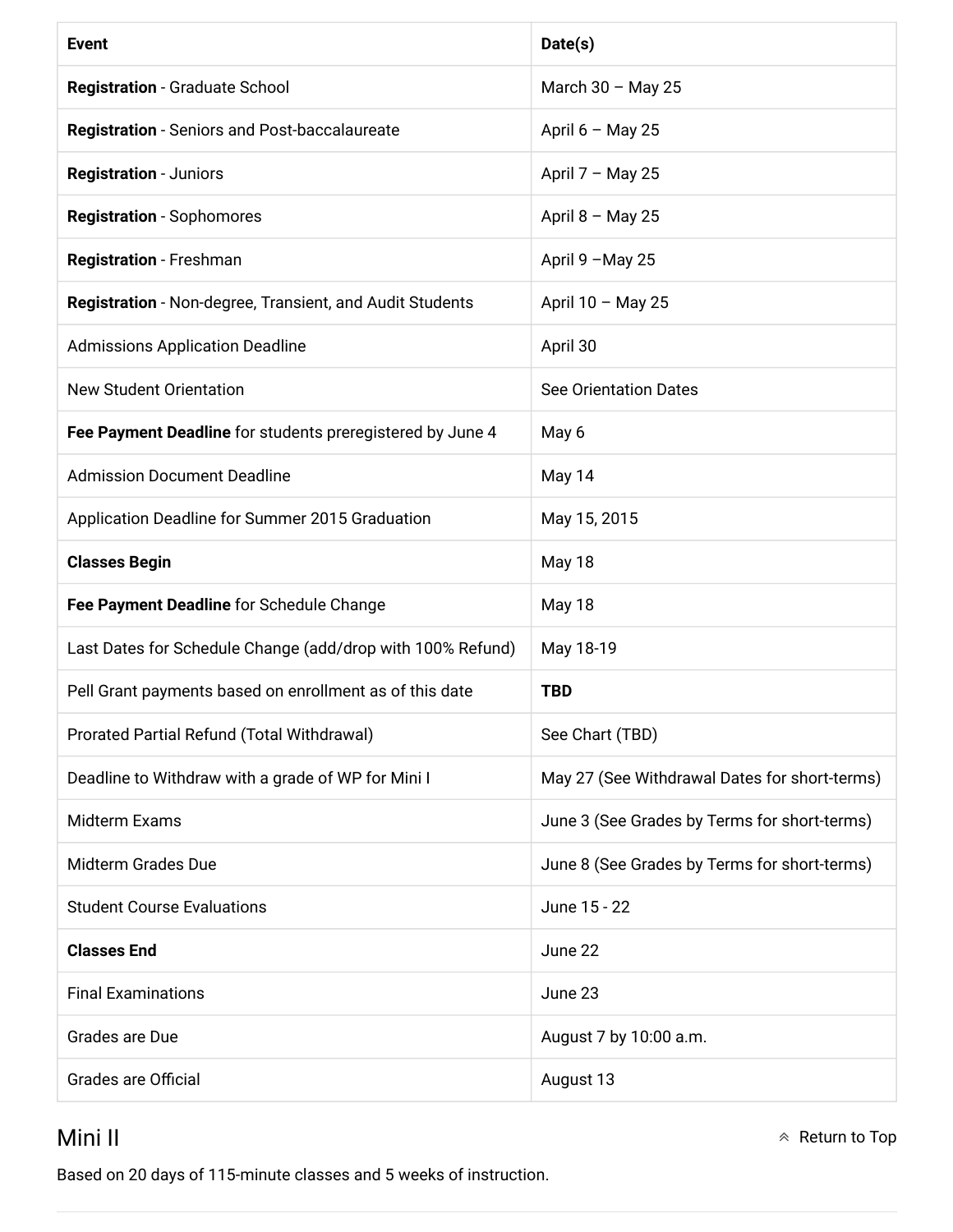| <b>Event</b>                                                    | Date(s)                                       |
|-----------------------------------------------------------------|-----------------------------------------------|
| <b>Financial Aid Priority Processing Deadline</b>               | March 15                                      |
| <b>Advising Period</b>                                          | March 16 - April 3                            |
| <b>Registration - Graduate School</b>                           | March $30 -$ June 23                          |
| <b>Registration - Seniors and Post-baccalaureate</b>            | April $6 -$ June 23                           |
| <b>Registration - Juniors</b>                                   | April $7 -$ June 23                           |
| <b>Registration - Sophomores</b>                                | April 8 - June 23                             |
| Registration - Freshmen                                         | April 9 - June 23                             |
| <b>Registration</b> - Non-degree, Transient, and Audit Students | April $10 -$ June 23                          |
| <b>Admissions Application Deadline</b>                          | April 30                                      |
| <b>New Student Orientation</b>                                  | <b>See Orientation Dates</b>                  |
| <b>Admission Document Deadline</b>                              | May 14                                        |
| Application Deadline for Summer 2015 Graduation                 | May 15, 2015                                  |
| Fee Payment Deadline for students preregistered by June 4       | June 9                                        |
| <b>Fee Payment Deadline</b>                                     | June 16                                       |
| <b>Classes Begin</b>                                            | June 24                                       |
| Last Dates for Schedule Change (add/drop with 100% Refund)      | June 24-25                                    |
| Pell Grant payments based on enrollment as of this date         | <b>TBD</b>                                    |
| Prorated Partial Refund (Total Withdrawal)                      | <b>TBD</b>                                    |
| Holiday (no classes, offices closed)                            | July 3                                        |
| Deadline to Withdraw with a grade of WP for Mini II             | July 6 (See Withdrawal Dates for short-terms) |
| Midterm Exams                                                   | July 9 (See Grades by Terms for short-terms)  |
| Midterm Grades Due                                              | July 13 (See Grades by Terms for short-terms) |
| <b>Student Course Evaluations</b>                               | <b>July 21-28</b>                             |
| <b>Classes End</b>                                              | July 28                                       |
| <b>Final Examinations</b>                                       | July 29                                       |
| Grades are Due                                                  | August 7 by 10:00 a.m.                        |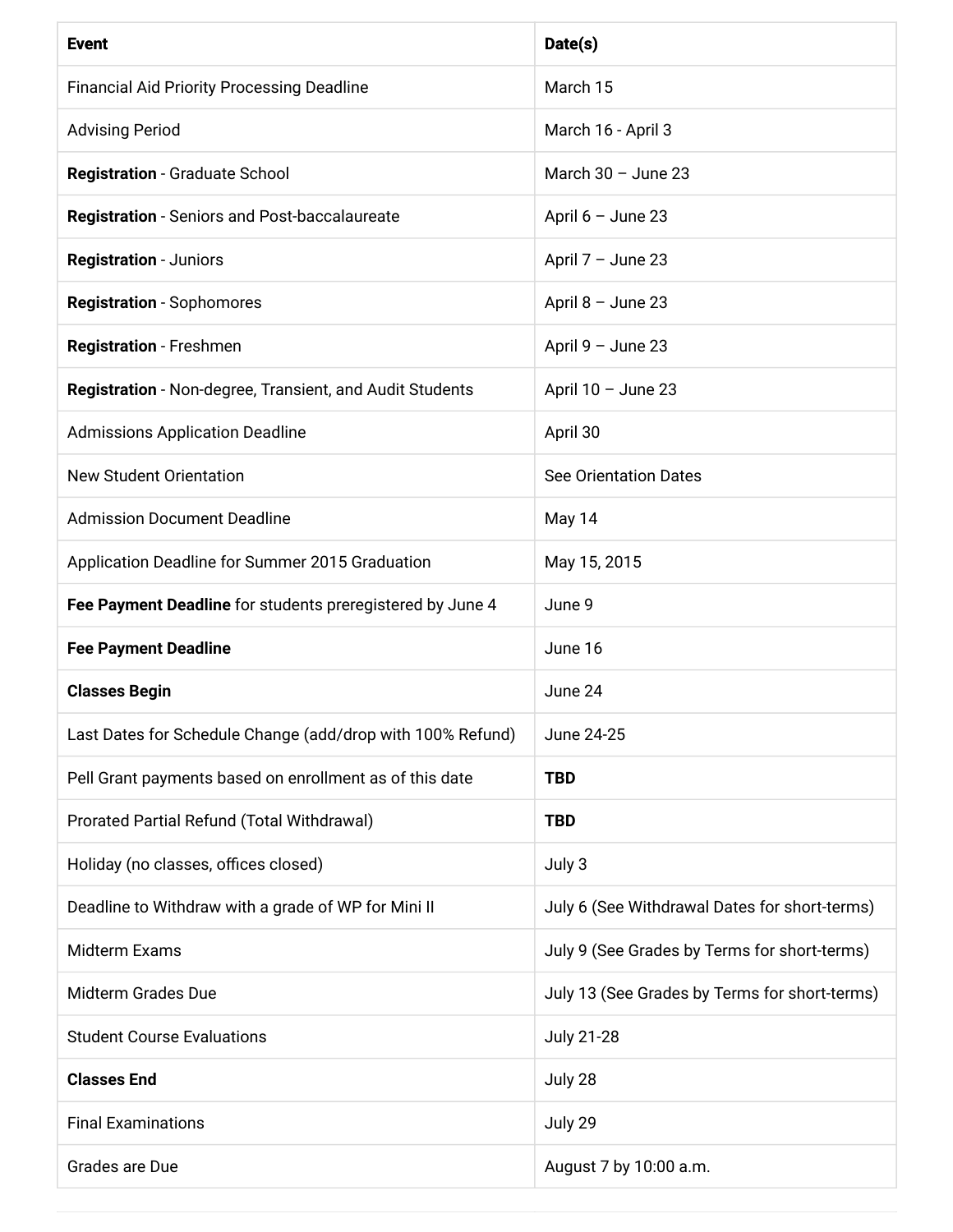| <b>Event</b>               | Date(s)   |
|----------------------------|-----------|
| <b>Grades are Official</b> | August 13 |

### Fall Semester 2015

Based on 45 days of 50-minute classes, 30 days of 75-minute classes, and 14 days of 160-minute classes for a 3credit-hour course.

| <b>Event</b>                                                     | Date(s)                                         |
|------------------------------------------------------------------|-------------------------------------------------|
| <b>Financial Aid Priority Processing Deadline</b>                | March 15                                        |
| <b>Advising Period</b>                                           | March 16 - April 3                              |
| <b>Registration - Graduate School</b>                            | March 30 - August 16                            |
| <b>Registration</b> - Seniors and Post-baccalaureate             | April 6 - August 16                             |
| <b>Registration - Juniors</b>                                    | April 7 - August 16                             |
| <b>Registration - Sophomores</b>                                 | April 8 - August 16                             |
| Registration - Freshmen                                          | April 9 - August 16                             |
| Registration - Non-degree, Transient, and Audit Students         | April 10 - August 16                            |
| <b>New Student Orientation</b>                                   | See Orientation Dates (TBD)                     |
| <b>Admissions Application Deadline</b>                           | June 30                                         |
| <b>Admission Document Deadline</b>                               | July 15                                         |
| Fee Payment Deadline for students preregistered by July<br>25    | August 4                                        |
| Application Deadline for Fall 2015 Graduation                    | August 10                                       |
| <b>Classes Begin</b>                                             | August 17                                       |
| Schedule Change for Full-Term Courses, Drop/Add (100%<br>Refund) | <b>August 17-21</b>                             |
| Fee Payment Deadline for Schedule Change                         | August 21                                       |
| Pell Grant payments based on enrollment as of this date          | August 21                                       |
| Pro-Rated Partial Refund (Total Withdrawal)                      | To Be Determined                                |
| Labor Day Holiday (no classes, offices closed)                   | September 7                                     |
| Deadline to Withdraw                                             | September 10 (Withdrawal Dates for short-terms) |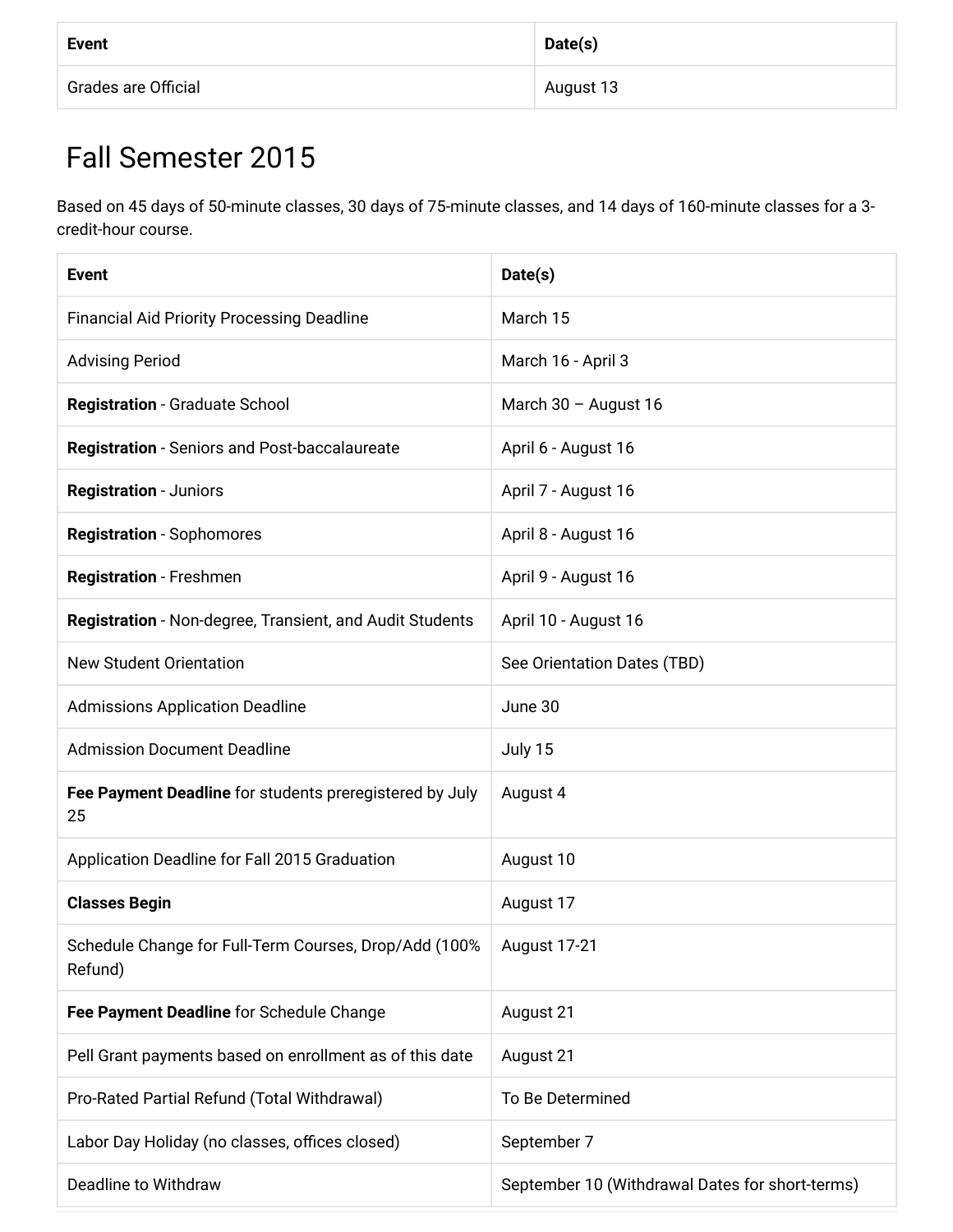| <b>Event</b>                                                                                                                      | Date(s)                                                       |
|-----------------------------------------------------------------------------------------------------------------------------------|---------------------------------------------------------------|
| <b>Financial Aid Priority Processing Deadline</b>                                                                                 | March 15                                                      |
| Midterm Exams Week                                                                                                                | September 29 - October 2 (Grades by Terms for<br>short-terms) |
| <b>Midterm Grades Due</b>                                                                                                         | October 5 - 9 (Grades by Terms for short-terms)               |
| For Spring 2016 Admissions, Advising, Registration and other dates that occur during Fall, please see the<br>Spring 2016 Calendar |                                                               |
| <b>Student Course Evaluations</b>                                                                                                 | November 11 - December 7                                      |
| Thanksgiving Holiday Break (no classes)                                                                                           | November 23 - 29                                              |
| Thanksgiving Holiday Break (offices closed)                                                                                       | November 26 - 27                                              |
| <b>Classes End</b>                                                                                                                | December 3 for TR Classes,<br>December 7 for MWF classes      |
| <b>Study Day</b>                                                                                                                  | December 8                                                    |
| <b>Final Examinations</b>                                                                                                         | December 9 - 12, 14                                           |
| <b>Graduation Ceremony</b>                                                                                                        | December 14; 6:30 p.m. Columbus Civic Center                  |
| Grades are Due                                                                                                                    | December 15 by 5:00 p.m. (Grades by Terms for<br>short-terms) |
| <b>Grades are Official</b>                                                                                                        | January 4, 2016                                               |

### **Spring Semester 2016**

Based on 45 days of 50-minute classes, 30 days of 75-minute classes, and 14 days of 160-minute classes for a 3credit-hour course.

| Event                                                | Date(s)                             |
|------------------------------------------------------|-------------------------------------|
| <b>Advising Period</b>                               | October 12 - 30, 2015               |
| <b>Registration - Graduate School</b>                | October 26, 2015 - January 10, 2016 |
| <b>Financial Aid Priority Processing Deadline</b>    | November 1, 2015                    |
| <b>Registration</b> - Seniors and Post-baccalaureate | November 2 - January 10, 2016       |
| <b>Registration - Juniors</b>                        | November 3 - January 10, 2016       |
| <b>Registration</b> - Sophomores                     | November 4 - January 10, 2016       |
| <b>Registration</b> - Freshmen                       | November 5 - January 10, 2016       |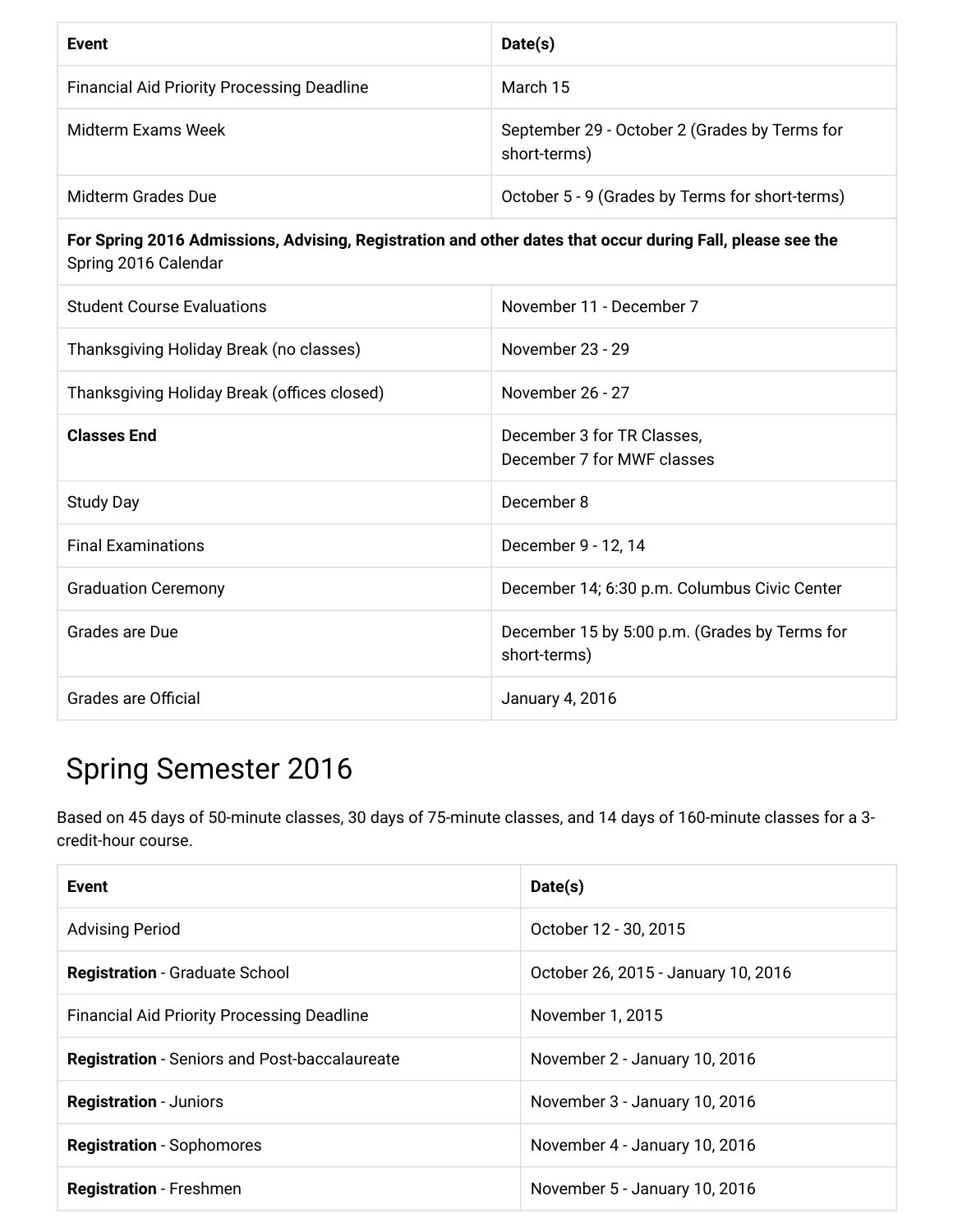| <b>Event</b>                                                                         | Date(s)                                                                |
|--------------------------------------------------------------------------------------|------------------------------------------------------------------------|
| Registration - Non-Degree, Transient, and Audit Students                             | November 6 - January 10, 2016                                          |
| <b>Admission Application Deadline</b>                                                | November 30, 2015                                                      |
| <b>Admission Document Deadline</b>                                                   | December 11, 2015                                                      |
| Fee Payment Deadline (students preregistered by November<br>22)                      | November 30, 2015                                                      |
| Application Deadline for Spring 2016 Graduation                                      | December 18, 2015                                                      |
| <b>New Student Orientation</b>                                                       | See Orientation                                                        |
| <b>Classes Begin</b>                                                                 | January 11, 2016                                                       |
| Schedule Change for Full-Term Courses, Drop/Add (100%<br>Refund)                     | January 11 - 15, 2016                                                  |
| Last day to add classes                                                              | January 15, 2016                                                       |
| Last day to drop classes with no record                                              | January 15, 2016                                                       |
| Pell Grant payments based on enrollment as of this date                              | January 15, 2016                                                       |
| Fee Payment Deadline for Schedule Change (students<br>registering after November 22) | January 15, 2016                                                       |
| Pro-Rated Partial Refund (Total Withdrawal)                                          | To Be Determined                                                       |
| Martin Luther King, Jr. Holiday (no classes, offices closed)                         | January 18, 2016                                                       |
| Deadline to Withdraw                                                                 | February 5, 2016 (Withdrawal Dates for short-<br>terms - TBD)          |
| Midterm Exams Week                                                                   | February 28 - March 5, 2016 (Grades by Terms<br>for short-terms - TBD) |
| <b>Midterm Grades Due</b>                                                            | March 6 -12, 2016 (Grades by Terms for short-<br>terms - TBD)          |
| Spring Break (no classes)                                                            | March 12-18, 2016                                                      |
| <b>Student Course Evaluations</b>                                                    | April 13 - May 2, 2016                                                 |
| <b>Classes End</b>                                                                   | April 28 TR classes<br>May 2 MW and MWF classes                        |
| <b>Study Day</b>                                                                     | May 3, 2016                                                            |
| <b>Final Examinations</b>                                                            | May 3 (evening courses only), 4 - 7, 9 (end at<br>noon on May 9)       |